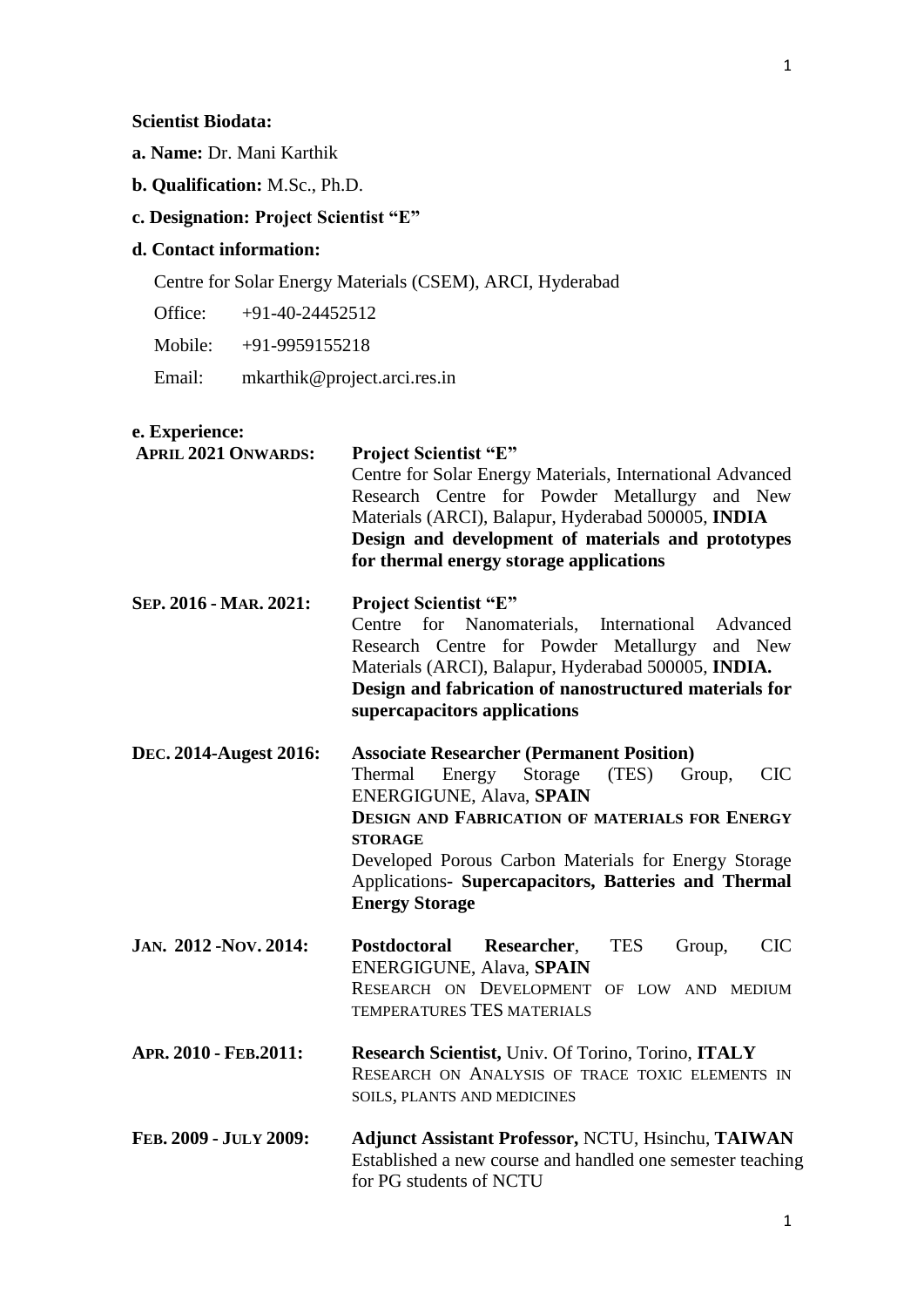| AUG. 2006 - JAN. 2009:        | Postdoctoral Research Fellow, NCTU, Hsinchu,<br><b>TAIWAN</b>                                                                                   |  |  |
|-------------------------------|-------------------------------------------------------------------------------------------------------------------------------------------------|--|--|
|                               | RESEARCH ON SYNTHESIS AND CHARACTERISATION OF<br>NANOPOROUS MATERIALS                                                                           |  |  |
| MAR. 2005 - MAR. 2006:        | Research Scientist, KAIST, Daejeon, SOUTH KOREA<br>RESEARCH ON SYNTHESIS AND CHARACTERISATION OF<br>NANOPOROUS MATERIALS                        |  |  |
| <b>JUNE 2000 - FEB. 2005:</b> | Research Fellow, Anna Univ., and CLRI, Chennai,<br><b>INDIA</b><br>RESEARCH ON SYNTHESIS AND CHARACTERISATION OF<br><b>NANOPOROUS MATERIALS</b> |  |  |

### **f. Research Areas of Interest:**

 *Materials for Energy Storage:* **Supercapacitors and Batteries** *Main Tasks:* To develop efficient electrode materials for **high performance Supercapacitors and Batteries.** Design and fabrication of nanostructured materials for Supercapacitors Device and Electric Vehicles (EV's) Applications - Demonstration of Supercapacitor Powered Electric-Bike (E-Bike) and various proto-type devices

### *Solar Energy Materials - Solar Energy Conversion and Storage*

*Main Tasks:* To develop solar energy materials for low, medium and high temperatures solar thermal energy storage applications (Sensible and latent heat thermal energy storage)

### *Nano Fluids for Solar Thermal Energy Storage Applications*

*Main Tasks:* To develop nanofluids with high thermal conductivity, high heat capacity, good dispersion of nanoparticles in base fluids, and good stability for solar thermal energy applications

# **g. List of Journal Publications:** *Papers Published/Accepted in the Journals*

*(-Corresponding author)* 

| <b>S. No.</b> | <b>Journal Papers</b>                                                                                                                                                                                                                                                                                                                                                           | <b>Impact Factors</b><br>$(\mathbf{IF})$ |
|---------------|---------------------------------------------------------------------------------------------------------------------------------------------------------------------------------------------------------------------------------------------------------------------------------------------------------------------------------------------------------------------------------|------------------------------------------|
| 1.            | George Elsa, Manavalan Vijayakumar, Rajendran Navaneethan and<br>Mani Karthik*, Novel insight into the concept of favourable<br>combination of electrodes in high voltage supercapacitors: Towards<br>ultrahigh volumetric energy density and outstanding rate capability,<br>Global Challenges, Accepted, Articles in Press, 2021.                                             | 3.847                                    |
| 2.            | V. N. Rao, P. Ravi, M. Sathish, M. Vijayakumar, M. Sakar, M. Karthik,<br>S. Balakumar, K. R. Reddy, N. P. Shetti, M. V. Shankar, Tejraj M.<br>Aminabhavi, Metal chalcogenide-based core/shell photocatalysts for<br>solar hydrogen production: Recent advances, properties and technology<br>challenges, Journal of Hazardous Materials, Vol. 415, pp. 125588-<br>125609, 2021. | 10.588                                   |
| 3.            | Manavalan Vijayakumar, George Elsa, Aamani Nirogi, Rajendran<br>Navaneethan, Ammaiyappan Bharathi Sankar and Mani Karthik*,                                                                                                                                                                                                                                                     |                                          |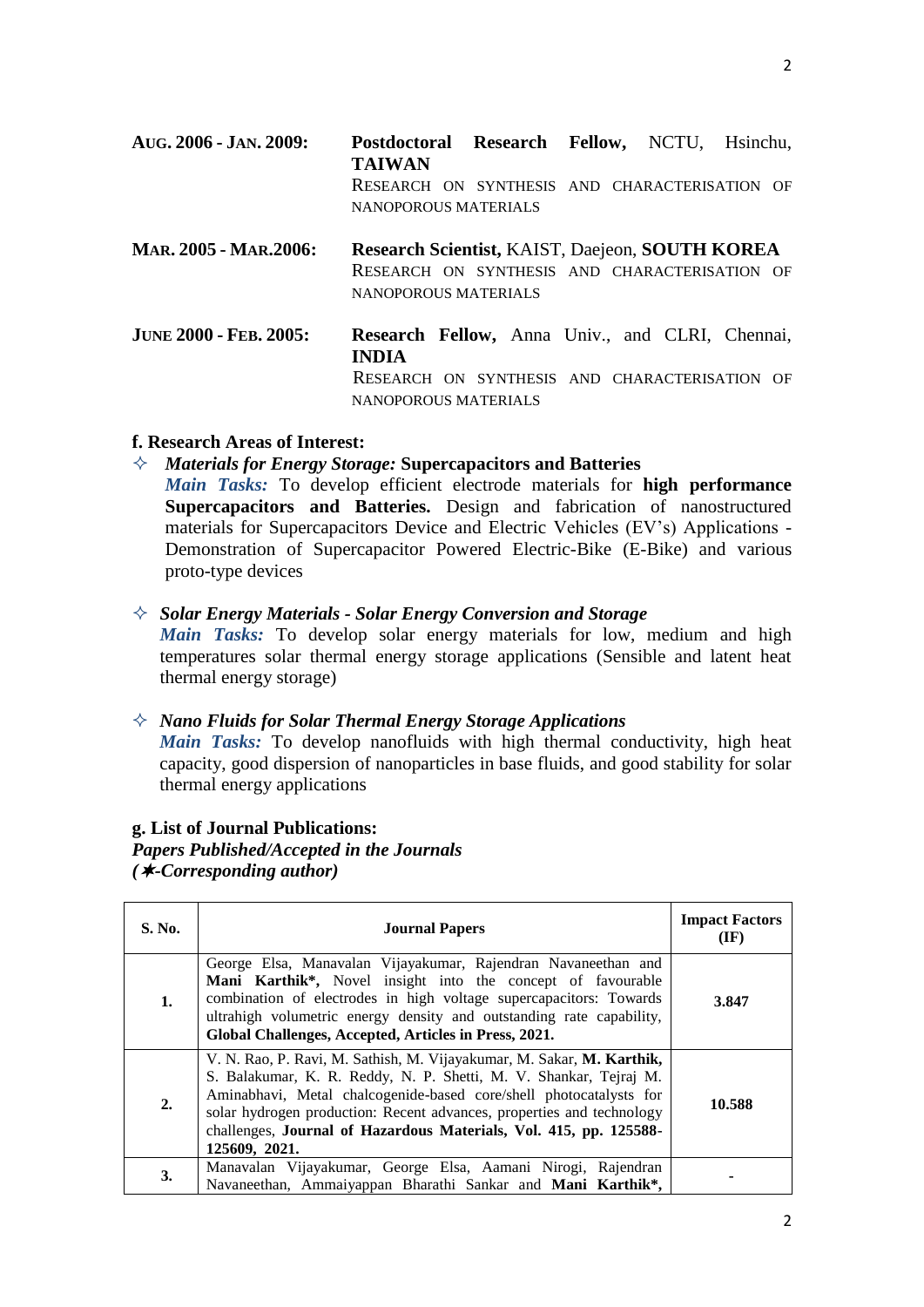|     | MXenes and Their Composites for Hybrid Capacitors<br>and<br>Supercapacitors: A Critical Review, Emergent Materials, Vol. 4,<br>pp. 655-672, 2021.                                                                                                                                                                                                                                                                     |       |
|-----|-----------------------------------------------------------------------------------------------------------------------------------------------------------------------------------------------------------------------------------------------------------------------------------------------------------------------------------------------------------------------------------------------------------------------|-------|
| 4.  | Manavalan Vijayakumar, Ammaiyappan Bharathi Sankar, Duggirala Sri<br>Rohita, Katchala Nanaji, Tata Narasinga Rao and Mani Karthik*,<br>Achieving High Voltage and Excellent Rate Capability Supercapacitor<br>Electrodes Derived From Biorenewable and Sustainable Resource,<br>Chemistry Select, Vol. 5, pp. 8759 -8772, 2020                                                                                        | 2.109 |
| 5.  | Navakanth Vijay Challagulla, Manavalan Vijayakumar, Duggirala Sri<br>Rohita, George Elsa, Ammaiyappan Bharathi Sankar, Tata Narasinga<br>Rao and Mani Karthik*, Hierarchical Activated Carbon Fibres as a<br>Sustainable Electrode and Natural Seawater as a Sustainable Electrolyte<br>for High Performance Supercapacitor, Energy Technology, Vol. 8, pp.<br>2000417, 2020.                                         | 3.631 |
| 6.  | T. Mitravinda, M. Karthik, S. Anandan, C.S. Sharma and T.N. Rao,<br>Fabrication of bio-waste derived carbon-carbon based electrodes for<br>high-performance supercapacitor applications, Indian Journal of<br>Engineering and Materials Sciences, Vol. 27 (6) SI, ppp 1080-1090,<br>2020.                                                                                                                             | 0.881 |
| 7.  | Manavalan Vijayakumar, Ammaiyappan Bharathisankar, Duggirala Sri<br>Rohita, Tata Narasinga Rao and Mani Karthik*, Conversion of<br>Biomass Waste into High Performance Supercapacitor Electrodes for<br>Real-Time Supercapacitor Applications ACS Sustainable Chemistry<br>and Engineering, Vol. 7, pp. 17175-17185, 2019.                                                                                            | 8.198 |
| 8.  | Manavalan Vijayakumar, Duggirala Sri Rohita, Tata Narasinga Rao and<br>Mani Karthik*, Electrode mass ratio impact on electrochemical<br>capacitor performance, Electrochimica Acta, Vol. 298, pp. 347-359,<br>2019.                                                                                                                                                                                                   | 6.901 |
| 9.  | N. Lakshmana Reddy, V.N. Rao, M. Vijayakumar, R. Santhosh, S.<br>Anandan, M. Karthik*, M.V. Shankar, K.R. Reddy, N.P. Shetti, M.N.<br>Nadagouda, T.M. Aminabhvi, A review on frontiers in plasmonic nano-<br>photocatalysts for hydrogen production, International Journal of<br>Hydrogen Energy, Vol. 44, pp. 10453-10472, 2019.                                                                                     | 5.816 |
| 10. | Manavalan Vijayakumar, Ravichandran Santhosh, Jyothirmayi Adduru,<br>Tata Narasinga Rao, Mani Karthik*, Activated carbon fibres as high<br>performance supercapacitor electrodes with commercial level mass<br>loading, Carbon, Vol. 140, pp. 465-476, 2018.                                                                                                                                                          | 9.594 |
| 11. | Santhosh Ravichandran, S.R. Sita Raman, Sudha Murali Krishna,<br>Syamsai Ravuri, V. Sandhya, Sourav Ghosh, Niroj Kumar Sahu,<br>Sathyanarayanan Punniyakoti, M. Karthik, Pratap Kollu, Soon Kwan<br>Jeong, Andrews Nirmala Grace, Heteroatom doped graphene based<br>hybrid<br>electrode<br>materials<br>for<br>supercapacitor<br>applications,<br>Electrochimica Acta, Vol. 276, pp. 284-292, 2018.                  | 6.901 |
| 12. | B. D'Aguanno, M. Karthik, N. Grace, A. Floris, Thermostatic<br>properties of nitrate molten salts and their solar and eutectic mixtures,<br>Scientific Reports (Open Access, Nature Publishers), Vol. 8, pp.<br>10485, 2018.                                                                                                                                                                                          | 4.379 |
| 13. | Nagappagari Lakshmana Reddy, Vempuluru Navakoteswara Rao,<br>Murkinati Mamatha Kumari, Raghava Reddy Kakarla, Parnapalle Ravi<br>Marappan Sathish,<br>Mani Karthik,<br>Shankar Muthukonda<br>Venkatakrishnan, Inamuddin, Nanostructured semiconducting materials<br>for efficient hydrogen generation, Environmental Chemistry Letters,<br>pp, 1-32, 2018.                                                            | 9.027 |
| 14. | Manavalan Vijayakumar, Jyothirmayi Adduru, Tata Narasinga Rao, and<br>Mani Karthik*, Conversion of Solar Energy into Electrical Energy<br>Storage: Supercapacitor as an Ultrafast Energy-Storage Device Made<br>from Biodegradable Agar-Agar as a Novel and Low-Cost Carbon<br>Precursor, Global Challenges (Open Access, Wiley Publishers), Vol.<br>2, Issue. 10, 1800037, 2018. Highlighted in the Front Cover Page | 3.847 |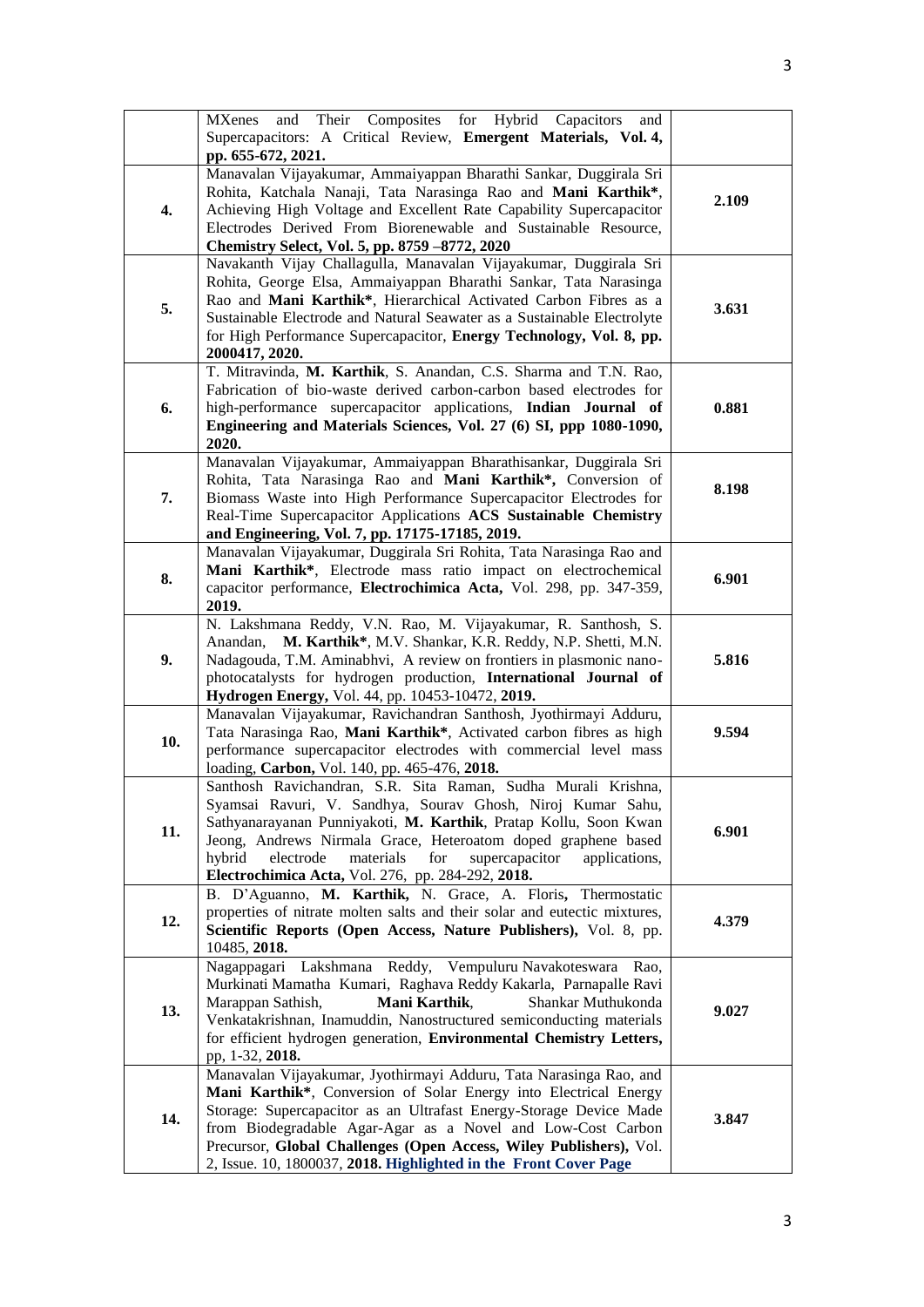| 15. | Mani Karthik*, Abdessamad Faik, and Bruno D'Aguanno, Graphite<br>Foam as Interpenetrating Matrices for Phase Change Paraffin Wax: A<br>Candidate Composite for Low Temperature Thermal Energy Storage,                                                                                                                                                                                                                             | 7.267 |
|-----|------------------------------------------------------------------------------------------------------------------------------------------------------------------------------------------------------------------------------------------------------------------------------------------------------------------------------------------------------------------------------------------------------------------------------------|-------|
| 16. | Solar Energy Materials and Solar Cells, Vol. 172, pp. 324-334, 2017.<br>D. Praveen Kumar, V. Durga Kumari, M. Karthik*, M. Sathish and<br>M.V. Shankar*, Shape dependence structural, optical and photocatalytic<br>properties of TiO <sub>2</sub> nanocrystals for enhanced hydrogen production by<br>photoinduced glycerol reforming, Solar Energy Materials & Solar<br>Cells, Vol. 163, pp. 113-119, 2017.                      | 7.267 |
| 17. | Mery Malandrino, Agnese Giacominol, Mani Karthik, Isabella<br>Zelano, Debora Fabbri, Marco Ginepro, Roger Fuoco, Patrizia<br>Bogani, Ornella Abollino, Inorganic markers profiling in wild type and<br>genetically modified plants subjected to abiotic stresses, Microchemical<br>Journal, Vol. 134, pp. 87-97, 2017.                                                                                                             | 4.821 |
| 18. | N. Lakshmana Reddy, M. Karthik and M.V. Shankar, Synthesis of Ag-<br>TiO <sub>2</sub> nanoparticles for improved photocatalytic hydrogen production<br>under solar light irradiation, Advanced Porous Materials, Vol. 5, 1-6,<br>2017.                                                                                                                                                                                             |       |
| 19. | S. Sakthivel, M. Karthik and Tata Narasinga Rao, Nanotechnology for<br>Concentrated Solar Thermal Power Applications, Nanotech Insights: A<br>quarterly newsletter, Vol. 7, Issue $3 & 4$ , pp. 44-52, 2016.                                                                                                                                                                                                                       |       |
| 20. | Iñigo Ortega-Fernández, AbdessamadFaik, Karthik Mani, Javier<br>and<br>Rodríguez-Aseguinolaza<br>Bruno<br>D'Aguanno, Experimental<br>investigation of solid by-product as sensible heat storage material:<br>characterization and corrosion study, AIP Conference Proceedings<br>1734, 050036, 2016, doi: 10.1063/1.4949134                                                                                                        |       |
| 21. | D. Praveen Kumar, N. Lakshmana Reddy, M. Karthik*, B. Neppolian,<br>M.V. Shankar, Solar light sensitized p-Ag <sub>2</sub> O/n-TiO <sub>2</sub><br>J. Madhavan,<br>nanotubes heterojunction photocatalysts for enhanced hydrogen<br>production in aqueous-glycerol solution, Solar Energy Materials &<br>Solar Cells, Vol. 154, pp. 78-87, 2016.                                                                                   | 7.267 |
| 22. | Dharani Praveen Kumar, Nagappagari Lakshmana Reddy, Basavaraju<br>Valluri Durgakumari, Vladimir Roddatis, Oleksandr<br>Srinivas,<br>Bondarchuk, Mani Karthik <sup>*</sup> , YasuroIkuma, Muthukonda V. Shankar,<br>Stable and active $CuxO/TiO2$ nanostructured catalyst for proficient<br>hydrogen production under solar light irradiation, Solar Energy<br>Materials & Solar Cells. Vol. 146, pp. 63-71, 2016.                  | 7.267 |
| 23. | M. Karthik <sup>*</sup> , A. Faik, P. Blanco-Rodríguez, J. Rodríguez-Aseguinolaza<br>and B. D'Aguanno, Preparation of erythritol-graphite foam phase change<br>composite with enhanced thermal conductivity for thermal energy<br>storage applications, Carbon, Vol. 94, pp. 266-276, 2015.                                                                                                                                        | 9.594 |
| 24. | M. Karthik <sup>*</sup> , A. Faik, S. Doppiu, V. Roddatis and B. D'Aguanno, A.<br>approach for fabrication of interconnected graphitized<br>simple<br>macroporous carbon foam with uniform mesopore walls by using<br>hydrothermal method, Carbon, Vol. 87, pp. 434-443, 2015.                                                                                                                                                     | 9.594 |
| 25. | D. Praveen Kumar, N. Lakshmana Reddy, M. Mamatha Kumari, B.<br>Srinivas, V. Durgakumari, B. Sreedhar V. Roddatis, O. Bondarchuk, M.<br>Neppolian<br>Karthik,<br>and<br>M.V.<br>Shankar,<br>$Cu2O-Sensitived$<br><b>B.</b><br>TiO <sub>2</sub> Nanorods with nanocavities for highly efficient photocatalytic<br>hydrogen production under solar irradiation, Solar Energy Materials &<br>Solar Cells, Vol. 136, pp. 157-166. 2015. | 7.267 |
| 26. | M. Karthik <sup>*</sup> , E. Redondo, E. Goikolea, V. Roddatis and R. Mysyk,<br>Large-scale hydrothermal synthesis of hierarchical mesoporous carbon<br>for high-performance supercapacitors, Energy and Environmental<br>Focus, Vol. 4(3), pp. 201-208, 2015.                                                                                                                                                                     |       |
| 27. | C. Sathiskumar, S. Karthikeyan, V. Roddatis, M. Karthik*, Facile and<br>Large Scale Fabrication of Thick walled Carbon Nanotubes by Using<br>Waste Tire Pyrolysis Oil as Carbon Feedstock, Materials Focus, Vol. 4,<br>pp. 307-312, 2015.                                                                                                                                                                                          |       |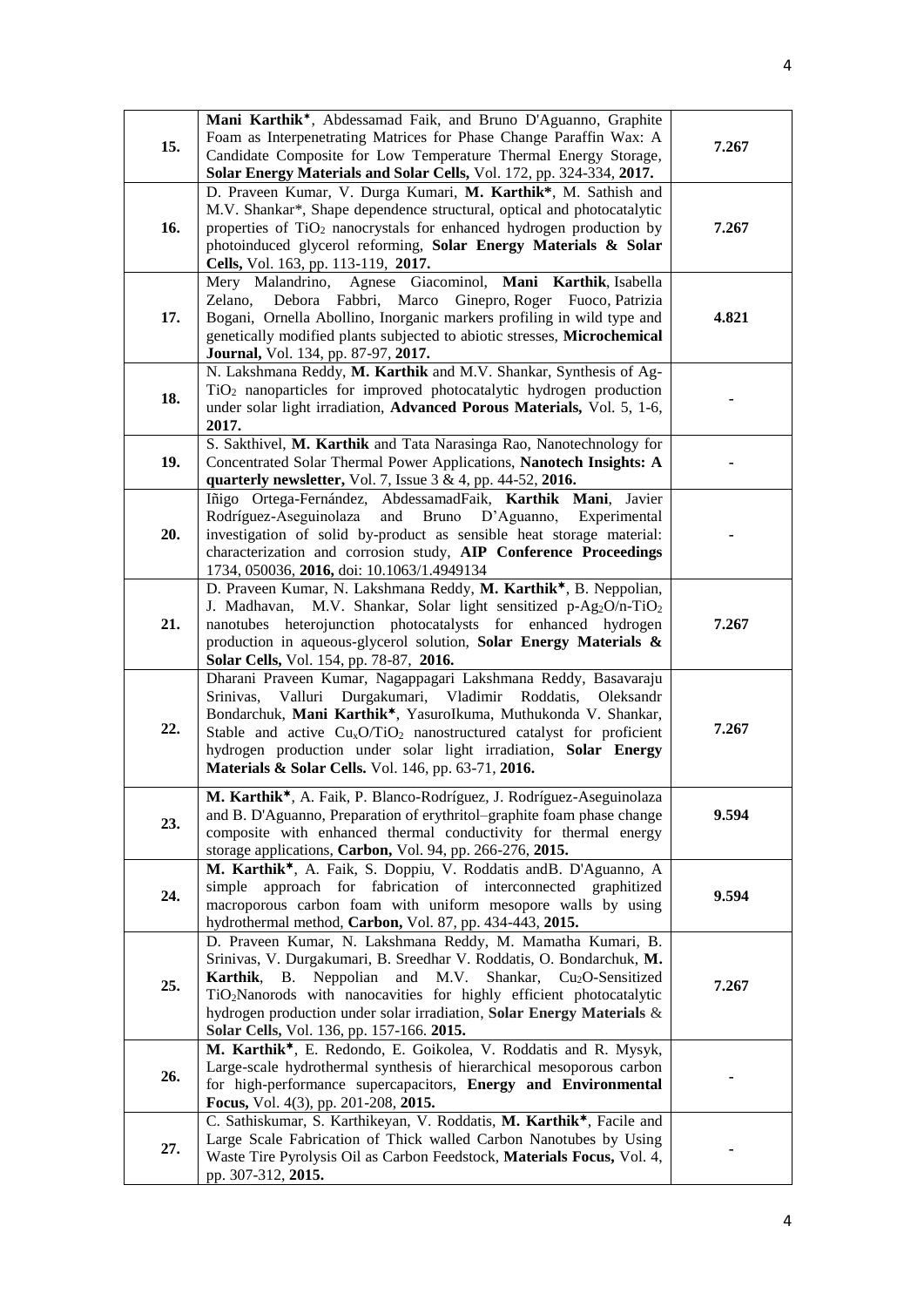| 28. | C. Sathiskumar, M. Karthik, S Karthikeyan, Synthesis of Y-Junction<br>Carbon Nano-Fibers by CVD Process from Tire Pyrolysis Oil, Journal<br>of Environmental Nanotechnology, Vol. 4 (1), pp. 23-26, 2015.                                                                                                                                           | 0.440  |
|-----|-----------------------------------------------------------------------------------------------------------------------------------------------------------------------------------------------------------------------------------------------------------------------------------------------------------------------------------------------------|--------|
| 29. | Pushpalatha, M. Karthik, M. Malarvizhi,<br>Synthesis<br>К.<br>and<br>Characterisation of Thin Films using Tanner's Cassia, Nerium, Basil<br>Leaf Extract Doped with Green Tea Extract Deposited by Single Dip<br>Coating Method, Journal of Environmental Nanotechnology, Vol. 4<br>$(3)$ , pp. 37-41, 2015.                                        | 0.440  |
| 30. | M. Karthik <sup>*</sup> and Hsunling Bai, Selective Catalytic Reduction of NO<br>using Acetone Solvent Vapors as the Reducing Agent over $Cu^{2+}$ and/or<br>$Al^{3+}$ ions Substituted MCM-41 Catalysts, Applied Catalysis B:<br>Environmental, Vol. 144, pp. 809-815, 2014.                                                                       | 19.503 |
| 31. | M. Karthik, E. Redondo, E. Goikolea, R. Vladimir, S. Doppiu and R.<br>Effect of mesopore ordering<br>in<br>Mysyk,<br>otherwise<br>similar<br>micro/mesoporous carbons on the high-rate performance of Electric<br>Double-Layer Capacitors, Journal of Physical Chemistry C, Vol. 118<br>(48), pp. 27715-27720, 2014.                                | 4.126  |
| 32. | P. Mahalingam, N. Sivakumar, M. Karthik and S. Karthikeyan,<br>Characterization of magnetic metal encapsulated in multi-walled carbon<br>nanotubes synthesized from methyl ester of pongamiapinnata oil and its<br>application for removal of arsenic ions from aqueous solution, Asian<br>Journal of Chemistry, Vol. 26 (14), pp. 4167-4171, 2014. | 0.355  |
| 33. | P. Shanthi, M. Karthik, K. JothiVenkatachalam and S. Karthikeyan,<br>Adsorption of Acid Blue 92 from aqueous solution using an activated<br>carbon prepared from sterculiaquadrifidaseed shell waste, Journal of<br>Environmental Nanotechnology, Vol.3 (4), pp. 96-104, 2014.                                                                      | 0.440  |
| 34. | S. Kalaiselvan, M. Karthik, R. Vladimir and S. Karthikeyan, Growth of<br>bamboo like carbon nanotubes from brassica juncea as natural precursor,<br>Journal of Environmental Nanotechnology, Vol.3 (2), pp. 92-100,<br>2014.                                                                                                                        | 0.440  |
| 35. | V.S. Angulakshmi, C. Sathiskumar, M. Karthik and S. Karthikeyan,<br>Synthesis of multi-walled carbon nanotubes from glycine max oil and<br>applications,<br>their<br>potential<br>Journal<br>of<br><b>Environmental</b><br>Nanotechnology, Vol.2, pp. 101-106, 2013.                                                                                | 0.440  |
| 36. | Yu-Chang Chang, Hsunling Bai, Hsueh-Shih Chiang, M. Karthik,<br>Shou-Nan Li, Jung-Nan Hsu and Hui-Ya Shih, 'Development of<br>regenerative dye impregnated mesoporous silica materials for assessing<br>exposure to ammonia', The Journal of the Air & Waste Management<br>Association (A&WMA), Vol. 62 (7), pp. 838-845, 2012.                     | 2.235  |
| 37. | Agnese Giacomino, Ornella Abollino, Mery Malandrino, M. Karthik<br>and Velayutham Murugesan, 'Determination and assessment of the<br>contents of essential and potentially toxic elements in Ayurvedic<br>medicine formulations by inductively coupled plasma-optical emission<br>spectrometry', Microchemical Journal, Vol. 99, pp. 2-6, 2011.     | 4.821  |
| 38. | M. Karthik, L.Y. Lin and H. Bai, 'Bifunctional mesoporous Cu-Al-<br>MCM-41 materials for simultaneous catalytic abatement of NOx and<br>VOCs', Microporous and Mesoporous Materials, Vol. 117, pp. 153-<br>160, 2009.                                                                                                                               | 5.455  |
| 39. | Y. Chen, M. Karthik and H. Bai, 'Modification of CaO by organic<br>alumina precursor for enhancing cyclic capture of CO <sub>2</sub> greenhouse gas',<br>Journal of Environmental Engineering-American Society of Civil<br>Engineers (ASCE), Vol. 135, pp. 459-464, 2009.                                                                           | 1.117  |
| 40. | Chinte Hung, Hsunling Bai and M. Karthik, 'Ordered mesoporous silica<br>particles and Si-MCM-41 for the adsorption of acetone: A comparative<br>study', Separation and Purification Technology, Vol. 64, pp. 265-272,<br>2009.                                                                                                                      | 7.312  |
| 41. | Yan-Huei Jan, Liang-Yi Lin, M. Karthik and Hsunling Bai, 'Titanium<br>dioxide/zeolite catalytic adsorbent for the simultaneous removals of NO<br>and acetonevapors', The Journal of the Air & Waste Management<br>Association (A&WMA), Vol. 59, pp. 1186-1193, 2009.                                                                                | 2.235  |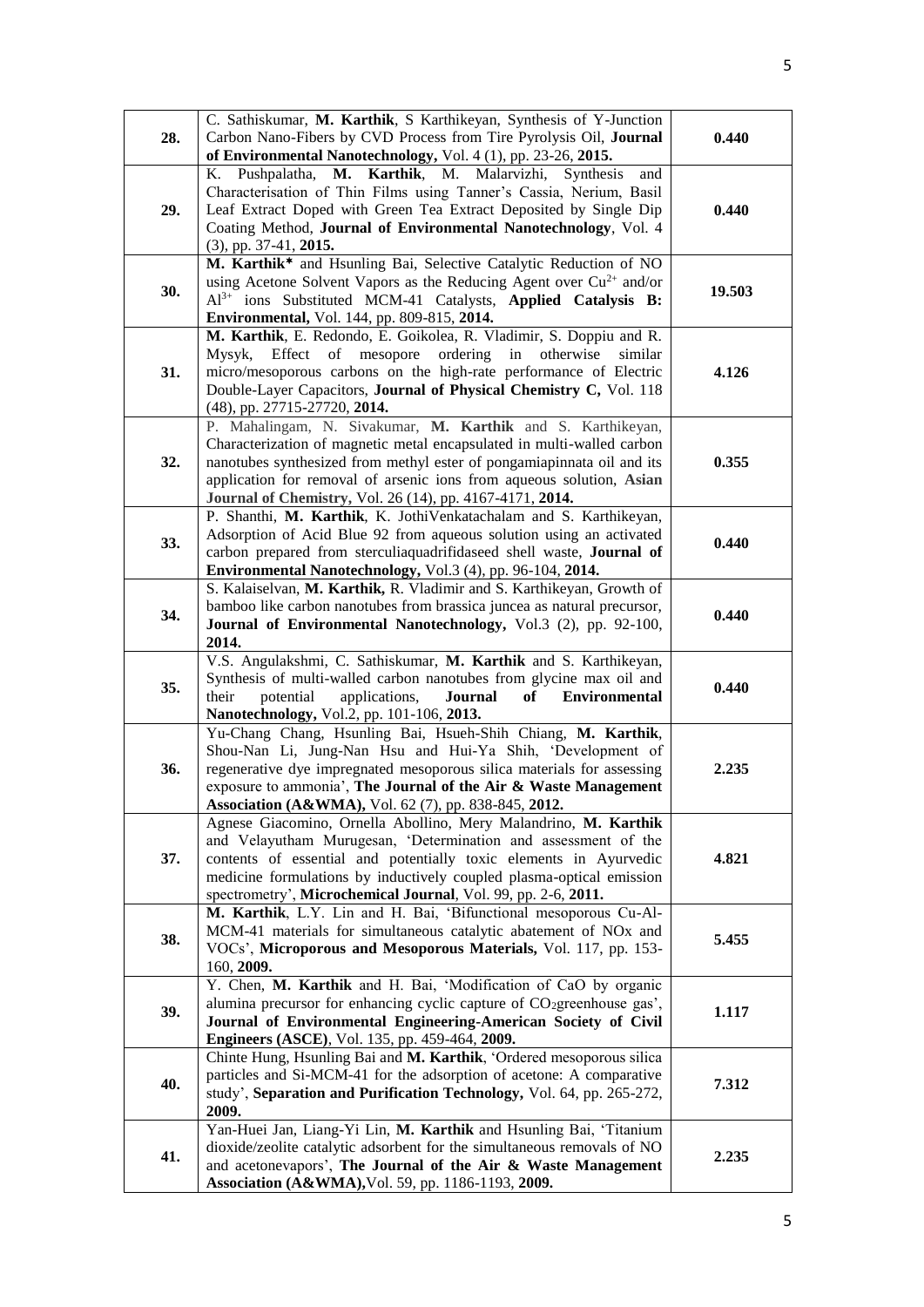| 42. | S. Karthikeyan, P. Mahalingam and M. Karthik, 'Large scale synthesis<br>of carbon nanotubes: A Review', E-Journal of Chemistry, Vol. 6(1),<br>pp. 1-12, 2009.                                                                                                                                                                 | 2.506 |
|-----|-------------------------------------------------------------------------------------------------------------------------------------------------------------------------------------------------------------------------------------------------------------------------------------------------------------------------------|-------|
| 43. | M. Karthik, M. Palanichamy and V. Murugesan, 'A mild, eco-friendly<br>and efficient zeolite catalyzed synthesis of vibrindole A and<br>bis(indolyl)methanes', Studies in Surface Science and Catalysis, Vol.<br>156, pp. 873-878, 2005.                                                                                       | 1.100 |
| 44. | Magesh, P.T. Perumal,<br>Karthik, C.J.<br>М.<br>М.<br>Palanichamy,<br>BanumathiArabindoo and V. Murugesan, 'Zeolite catalysed ecofriendly<br>synthesis of vibrindole A and bis(indolyl)methanes', Applied Catalysis<br>A: Gen., Vol.286, pp. 137-141, 2005.                                                                   | 5.706 |
| 45. | A. Vinu, M. Karthik, M. Miyahara, V. Murugesan and K. Ariga, 'ortho<br>-Selective ethylation of phenol with ethanol catalysed by bimetallic<br>mesoporous catalyst, CoAl-MCM-41, J. Molecular Catalysis A:<br>Chem., Vol. 230, pp. 151-157, 2005.                                                                             | 5.062 |
| 46. | V. Murugesan, K.K. Cheralathan and M. Karthik, 'Catalysis by<br>materials for fine chemical production', Bulletin of the Catalysis<br>Society of India, Vol. 3, pp. 23-42, 2004.                                                                                                                                              |       |
| 47. | C.J. Magesh, R. Nagarajan, M. Karthik and P.T. Perumal, 'Synthesis<br>and characterisation of bis(indolyl)methanes, tris(indolyl)methanes and<br>new diindolylcarbazolylmethanes mediated by Zeokarb-225, a novel,<br>recyclable, eco-benign heterogeneous catalyst', Applied Catalysis A:<br>Gen., Vol. 266, pp. 1-10, 2004. | 5.706 |
| 48. | M. Karthik <sup>*</sup> , A. Vinu, A.K. Tripathi, N.M. Gupta, M. Palanichamy and<br>V. Murugesan, 'Synthesis, characterization and catalytic performance of<br>Mg and Co substituted mesoporous aluminophosphates', Microporous<br>and Mesoporous Materials, Vol. 70, pp. 15-25, 2004.                                        | 5.455 |
| 49. | M. Karthik <sup>*</sup> , A.K.Tripathi, N.M. Gupta, A. Vinu, M. Hartmann, M.<br>Palanichamy and V. Murugesan, 'Characterization of Co,Al-MCM-41<br>and its activity in thet-butylation of phenol using isobutanol', Applied<br>Catalysis A: Gen., Vol. 268, pp. 139-149, 2004.                                                | 5.706 |
| 50. | M. Karthik, A.K. Tripathi, N.M. Gupta, M. Palanichamy and V.<br>Murugesan, 'Zeolite catalysed electrophilic substitution reaction of<br>indoles with aldehydes: synthesis of bis(indolyl)methanes', Catalysis<br>Communications, Vol. 5, pp. 371-375, 2004.                                                                   | 3.626 |

### *h. Papers Presented in the Conferences*

- 1. S. Sarveshvaran, K.K. Phani Kumar, M. Shiva Prasad, Selvan Bellan, **Mani Karthik,** Shanmugasundaram Sakthivel, Cost-effective, Scalable and High Temperature Stable Spinel Structured Solid Particles for High Temperature Solar Thermal Energy Storage Applications, 11th Solaris 2021-Internatioal Symposium on Solar Energy and Efficient Energy Usage, September 27-30, 2021, Tokyo, Japan.
- 2. Genta Tsurumaki, Selvan Bellan, Koji Matsubara, Tatsuya Kodama, Mitsuho Nakakura, Nobuyuki Gokon, Hyun Seok Chok, **Mani Karthik** and Shanmugasundaram Sakthivel, Fluidization behavior of redox metal oxide and spinel particles to develop high-energy-density thermal energy storage system for concentrated solar power applications, 11<sup>th</sup> Solaris 2021-Internatioal Symposium on Solar Energy and Efficient Energy Usage, September 27-30, 2021, Tokyo, Japan.
- 3. b, Opportunities and current challenges of supercapacitor technologies for real-world applications, Proceedings of International Conference on Supercapacitors, Energy Storage and Applications (ICSEA-2019), Organized by Centre for Materials for Electronics Technology (C-MET), March 8-10, 2019, Thrissur, Kerala, India.
- 4. Bharathi Sankar, **M. Karthik**, S. Anandan, R. Vijay, T.N. Rao, Design, development and realtime demonstration of supercapacitor powered electric bicycle, Proceedings of International Conference on Supercapacitors, Energy Storage and Applications (ICSEA-2019), Organized by Centre for Materials for Electronics Technology (C-MET), March 8-10, 2019, Thrissur, Kerala, India.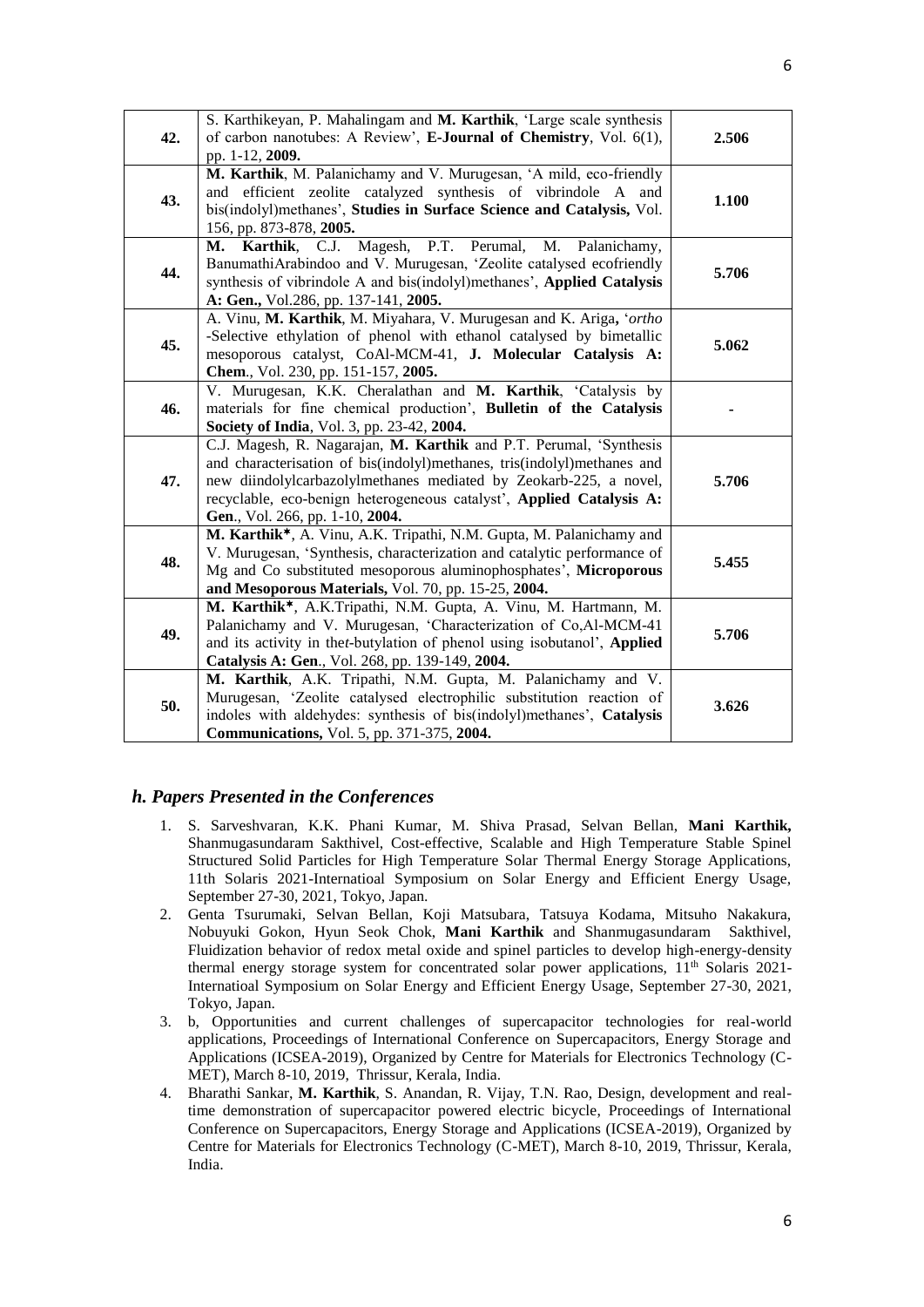- 5. Manavalan Vijayakumar, Duggirala Sri Rohita, Jyothirmayi Adduru, Tata Narasinga Rao and **Mani Karthik**, Biomass Derived High Surface Area Activated Carbon as High Performance Supercapacitor for Electrical Energy Storage, The Proceedings of National Conference on Electric Mobility, Opportunities and Challenges, February 22nd, 2018. SRM Institute of Science and Technology, Chennai, Tamilnadu, India
- 6. Ammaiyappan Bharathisankar, Manavalan Vijayakumar, Seyezhai Ramalingam and **Mani Karthik**, Implementation of Field Programmable Gate Array based three phase Brushless Direct Current drive for Electric Vehicles, The Proceedings of National Conference on Electric Mobility, Opportunities and Challenges, February 22<sup>nd</sup>, 2018. SRM Institute of Science and Technology, Chennai, Tamilnadu, India.
- 7. **Mani Karthik**, Enhancement of Specific Heat Capacity of Alkali Metal Salts by Addition of Nanomaterials for High Temperature Thermal Energy Storage Applications, 1st International Conference on Nanoscience and Nanotechnology (ICNAN-2016), October 19-21, 2016, Center for Nanotechnology Research, VIT University, Vellore, Tamilnadu, India.
- 8. B.D. Aguanno, A. Floris, **M. Karthik**, Structural and Thermodynamic Properties of Nanomaterials for Thermal Energy Storage at High Temperature, 1<sup>st</sup> International Conference on Nanoscience and Nanotechnology (ICNAN-2016), October 19-21, 2016, Center For Nanotechnology Research, VIT University, Vellore, Tamilnadu, India.
- 9. JosuLópez-López, **Mani Karthik**, Abdessamad Faik and Bruno D'Aguanno, 'Effects of Nanostructured Silicate Based Material on Enhancing the Specific Heat Capacity of NITRATE Salt For Solar Thermal Energy Storage Application', International Conference on Nanomaterials and Nanotechnology, NANO-15,7-10 December, 2015, KSR Group of Institution, Tiruchengode, Tamilnadu, India.
- 10. JosuLópez-López, **Karthik Mani**, Andrea Floris, Abdessamad Faik, and Bruno D'Aguanno, 'Influence of Nanoparticles on Specific Heat Capacity Enhancement of KNO3-NaNO<sup>3</sup> binary nitrate salts system', 21<sup>st</sup> SolarPACES Conference, October 13-16,2015, Cape Town, South Africa.
- 11. Iñigo Ortega-Fernández, AbdessamadFaik, **Karthik Mani**, Javier Rodríguez-Aseguinolaza and Bruno D'Aguanno, 'Experimental investigation of solid by-product as sensible heat storage material: characterization and corrosion study',21<sup>st</sup>SolarPACES Conference, October 13-16, 2015, Cape Town, South Africa.
- 12. **Mani Karthik**, AbdessamadFaik, Bruno D´Aguanno, Alexandre Godin, Marie Duquesne, Elena Palomo del Barrio, CédricLebotandJérômeMalvestio, 'Thermal properties improvement of hybrid materials made of carbon foams saturated with sugar alcohols for seasonal energy storage applications', IEA-ECES Greenstock Conference, May 19-21, 2015, Beijing, China.
- 13. **Mani Karthik**, 'Porous structures for thermal conductivity enhancement', SAMSSA Workshop, March 17-18, 2015, CIC Energigune, Vitoria - Gasteiz, Spain.
- 14. **Mani Karthik**, AbdessamadFaik, Bruno D´Aguanno, Prasanta Jana, Vanessa Fierro, Alain Celzard, Radu-Robert Piticescu and Adrian M. Motoc, 'Tailor-Made Carbon Structures Development and Carbon Surface Functionalization - Synthesis', SAMSSA Workshop, March 17-18, 2015, CIC Energigune, Vitoria - Gasteiz, Spain.
- 15. **Mani Karthik**, AbdessamadFaik, Bruno D´Aguanno, Prasanta Jana, Vanessa Fierro, Alain Celzard, Radu-Robert Piticescu and Adrian M. Motoc, 'Tailor-Made Carbon Structures Development and Carbon Surface Functionalization - Characterization', SAMSSA Workshop, March 17-18, 2015, CIC Energigune, Vitoria - Gasteiz, Spain.
- 16. **M. Karthik**, A. Faik, P. Blanco-Rodríguez, J. Rodríguez-Aseguinolaza and B. D'Aguanno, 'Thermal Conductivity Enhancement of Phase Change Materials by Using Graphitized Carbon Foam for Thermal Energy Storage Applications', International Conference on Diamond and Carbon Materials, September7-11, 2014, MeliaCastilla, Madrid, Spain.
- 17. D. Praveen Kumar, M.V. Shankar, M. MamathaKumari, N. Lakshmana Reddy, B. Srinivas, V.Durgakumari, B. Neppolian, Vladimir Roddatis and **Mani Karthik**, 'Comparison of hydrogen production efficiency with different nanostructures of CuxO/TiO<sup>2</sup> catalyst under solar light irradiation',The 3rd international symposium on advanced electron microscopy for catalysis, September 3-6, 2014, Monastery, Germany.
- 18. Edurne Redondo, **Mani Karthik**, Vladimir Roddatis, Eider Goikolea and Roman Mysyk, 'Effect of mesopore ordering on the high rate capability of supercapacitors', Power Our Future 2014, April 2-4, 2014, Vitoria - Gasteiz, Spain.
- 19. J. Segalini, B. Daffos, Y. Gogotsi, P.-L. Taberna, P. Simon, **M. Karthik**, E. Martin, M. Casas-Cabanas and D. Saurel, 'Small Angle X-rays Scattering at CIC Energigune: Porous carbons for supercapacitors', Power Our Future 2014, April 2-4, 2014, Vitoria - Gasteiz, Spain.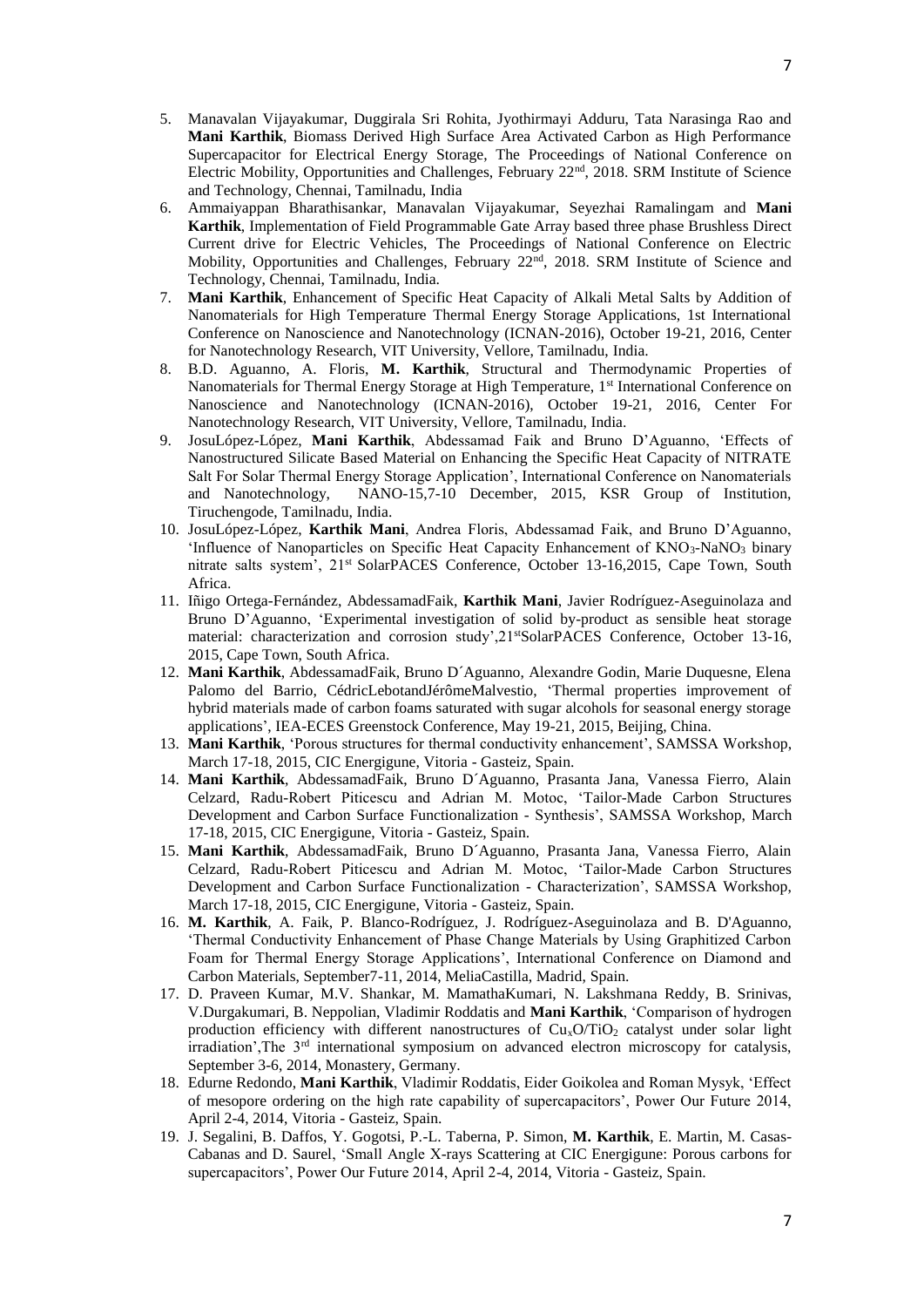- 20. **Mani Karthik** and StefaniaDoppiu, 'Simple and versatile one-step synthesis of highly interconnected graphitised macroporous carbon foam', The Annual International World Conference on Carbon 2013, July 14-19, 2013, Copacabana, Rio de Janeiro, Brazil.
- 21. C. Sathiskumar, **M. Karthik**, A. JafarAhamed, D. Saravanan, and S. Karthikeyan, 'Synthesis of Multi-Walled Carbon Nanotubes by Spray Pyrolysis using Tire PyrolysisOil as Starting Material', The Annual International World Conference on Carbon 2013,July 14-19, 2013, Copacabana, Rio de Janeiro, Brazil.
- 22. **Mani Karthik**, Edurne Redondo, Eider Goikolea, StefaniaDoppiu and Roman Mysyk, 'Synthesis of bimodal micro-mesoporous carbon by simple and efficient hydrothermal method and their performance in supercapacitors applications', International Conference on Advanced Capacitors (ICAC 2013), May 27-30, 2013, Osaka, Japan.
- 23. P. Blanco, J. Rodríguez, A. Faik, N. Calvet, **M. Karthik**, M.J. Tello and S. Doppiu, 'Eutectic metal alloys as phase change material for thermal energy storage in concentrated solar power', Proceeding of SolarPACES 2012, Sep. 11-14, 2012, Marrakech, Morocco.
- 24. Hsunling Bai, **Mani Karthik**, Liang-Yi Lin, 'Using Waste Organic Solvent Vapours as the Reducing Agent of deNOx Process', Proceedings of the *101th*Air & Waste Management Association (A&WMA), Annual Conference & Exhibition, June 24-27, 2008, Oregon Convention Center, Portland, Oregon, USA.
- 25. **Mani Karthik**, Liang-Yi Lin and HsunlingBai, 'Mesoporous Cu-MCM-41 and Cu-Al-MCM-41 catalysts for the simultaneous abatement of NOx and VOCs in exhaust gas stream', Proceeding of 4<sup>th</sup>conference on Environmental Protection and Nanotechnology, May 25, 2007, National Chung Hsing University, Taichung, Taiwan.
- 26. Chin-Te Hung, HsunlingBai, **Mani Karthik** and Liang-Yi Lin, 'Comparison of mesoporous silica particles and MCM-41 as adsorbents for acetone removal', Proceeding of  $4<sup>th</sup>$  conference on Environmental Protection and Nanotechnology, May 25, 2007, National Chung Hsing University, Taichung, Taiwan.
- 27. HsunlingBai, Yi-Tsen Chen, **Mani Karthik**, 'Comparison of cyclic carbon dioxide capture between CaO and Al modified CaO adsorbents', Chemrawn-XVII and ICCDU-IX Conference on Greenhouse Gases Mitigation and Utilization, July 8-12, 2007, Kingston, Ontario, Canada.
- 28. **M. Karthik**, M. Palanichamy and V. Murugesan, 'A mild, eco-friendly and efficient zeolite catalyzed synthesis of vibrindole A and bis(indolyl)methanes', Proceedings of the  $4<sup>th</sup>$ International Symposium on Nanoporous Materials, Nanoporous Materials - IV, June 8-11, 2005, Niagara Falls, Ontario, Canada.
- 29. **M. Karthik**, S. Gopalakrishnan, Banumathi Arabindoo, M. Palanichamy and V. Murugesan, 'ZnY Zeolite as an Efficient Catalyst for the Synthesis of Vibrindole A and Bis(indolyl)methanes', 17th National symposium on Catalysis, Jan. 18-20, 2005, CSMCRI, Bhavnagar, India.
- 30. **M. Karthik**, A.K. Tripathi, N.M. Gupta, M. PalanichamyandV. Murugesan, 'Synthesis, characterisation of mesoporous CoAPO molecular sieves and its catalytic performance', Workshop on Advances in Catalysis, Jan. 6-7, 2004, Loyola College, Chennai, India.
- 31. V. Murugesan, K.K. Cheralathan and **M. Karthik**, 'Catalysis by materials for fine chemical production', Workshop on Advances in Catalysis, Jan. 6-7, 2004, Loyola College, Chennai, India.
- 32. **M. Karthik**, A.K. Tripathi, N.M. Gupta, Banumathi Arabindoo, M. Palanichamy and V. Murugesan, 'HY zeolite: An efficient catalyst for the electrophilic substitution of indoles with aldehydes and ketones', National Seminar on Role of Chemistry in Emerging Areas of Applied Sciences, Mar. 15-17, 2004, Department of Chemistry, Sri Venkateswara University, Tirupati, India.
- 33. **M. Karthik**, M. Palanichamy and V. Murugesan, 'Synthesis and characterisation of Mg and Co containing mesoporous aluminophosphate-based molecular sieves'. Proceedings of National Conference on Resent Advances in Molecular Interactions (NCRAMI-2004), Mar. 26-27, 2004, Department of Physics, PSG College of Arts and Science, Coimbatore, India.
- 34. **M. Karthik**, A.K. Tripathi, N.M. Gupta, M. Palanichamy and V. Murugesan, 'A novel synthesis of Mg and Co containing mesoporous aluminophosphate-based molecular sieves', Fifth National Symposium In Chemistry, Feb. 7-9, 2003, Central Leather Research Institute, Chennai, India.
- 35. **M. Karthik**, A. Vinu, A.K. Tripathi, N.M. Gupta, M. Palanichamy, BanumathiArabindoo and V. Murugesan, '*tert*-Butylation of phenol with isobutanol over mesoporous Co-Al-MCM-41', 16th National Symposium on Catalysis and 1st Indo-German Conference on Catalysis, Feb. 6-8, 2003, Indian Institute of Chemical Technology, Hyderabad, India.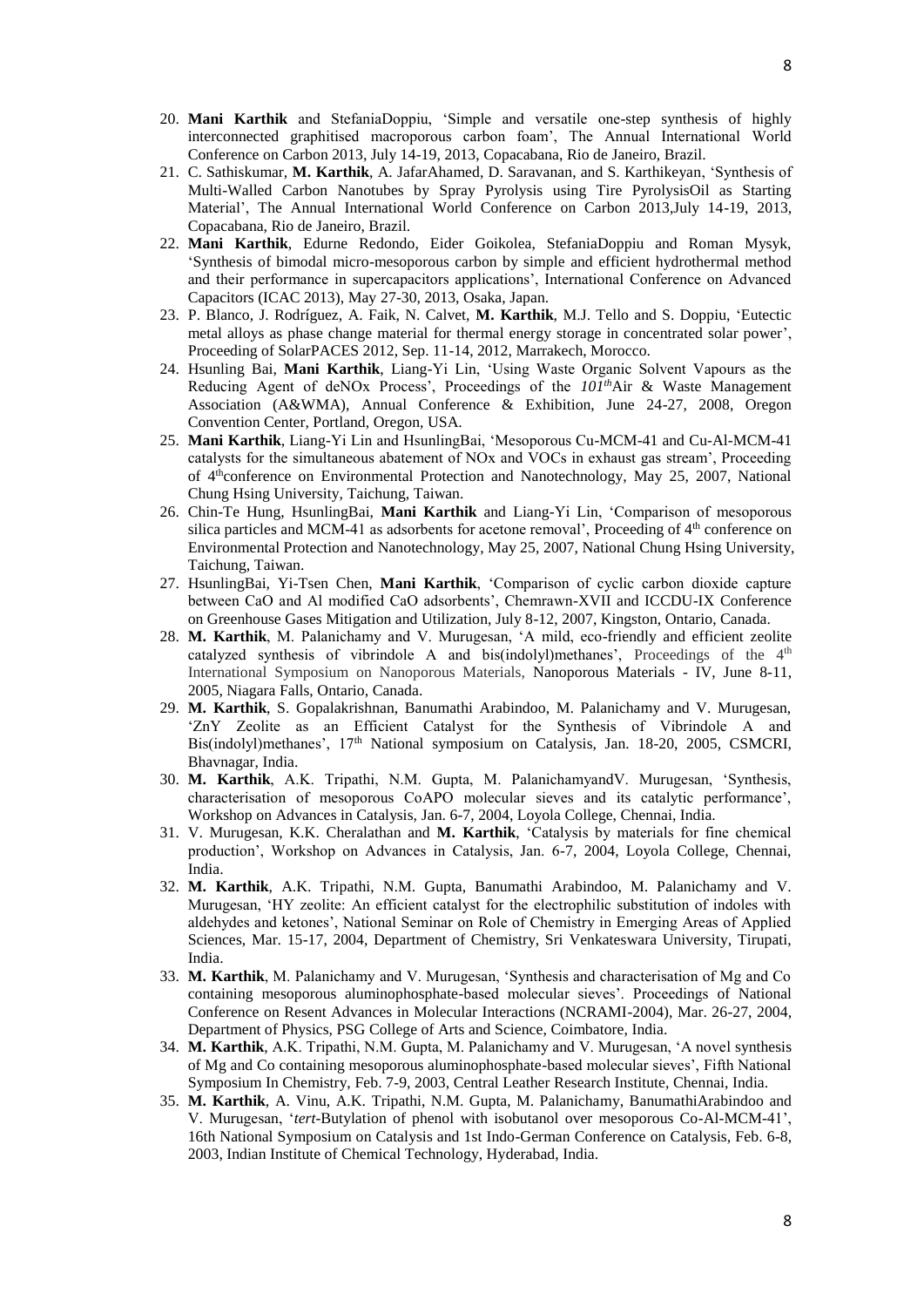36. **M. Karthik**, K.K. Cheralathan, M. Palanichamy, Banumathi Arabindoo and V. Murugesan, '*tert*-Butylation of m-Cresol over Al-MCM-41 supported phosphotungstic acid', National Symposium on New Horizons in Heterogeneous Catalysis, Feb. 22-24, 2002, Banaras Hindu University, Varanasi, India.

#### **i. List of Patents:**

- **1. Mani Karthik,** Abdessamad Faik and Stefania Doppiu, **"**Process for the preparation of hierarchically meso and macroporous structured materials", **EP2909134 (A1)**, Published in **26.08.2015. Patent Granted No. EP2909134 (B1) - 10.05.2017.**
- **2. Mani Karthik**, "Process for the preparation of flexible meso and macroporous carbon foams, **EP2921468 (A1), Published in 23.09.2015.**
- **3. Mani Karthik,** Abdessamad Faik and Stefania Doppiu, **"**Process for the preparation of hierarchically meso and macroporous structured materials", **WO2014060508 (A1), Published in 24.04.2014.**
- **4. Mani Karthik,** Abdessamad Faik and Stefania Doppiu, **"**Process for the preparation of hierarchically meso and macroporous structured materials", **US2015284252 (A1), Published in 08.10.2015.**
- **5. Mani Karthik,** Abdessamad Faik and Stefania Doppiu, **"**Process for the preparation of hierarchically meso and macroporous structured materials"**, Granted No. ES2636614T3- 10.05.2017.**
- **6. Mani Karthik**, Abdessamad Faik and Bruno D'Aguanno, "Heat transfer nanocomposite material", **European Patent application no. EP16382451.9, Published in 30.09.2016.**
- **7. Mani Karthik**, Abdessamad Faik and Bruno D'Aguanno, "Heat transfer nanocomposite material", **International Patent Application No. PCT/EP2017/074843, WO2018060460A1. Published in 05.04.2018.**
- **8.** Shanmugasundaram Sakthivel, **Mani Karthik,** Pillai Sorimuthu Kumar, Karuparthi K Phani Kumar, "Method of producing carbon nanostructure materials for heat transfer, lubrication and energy storage applications" **Indian Patent Application No. 202011017775, Dated. 25.04.2020.**
- **9. Mani Karthik,** Ravula Vijay, Tata Narasinga Rao, "Method of producing porous particlesfibers carbon composites for supercapacitor applications and the product thereof" **Indian Patent Application No. 202011027265 Dated. 26.06.2020.**

#### **j. Contribution to Book Chapters:**

- 1. Hsunling Bai and **Mani Karthik**, "CO2 Greenhouse Gas Formation and Capture", Handbook of Combustion, 2nd volume, pp. 375-402. Chapter 14 - Combustion Diagnostics & Pollutants, Wiley VCH Publishers Ltd., Editors: M. Lackner, F. Winter and A. Agarwal. 2010, ISBN: 978-3-527- 32449-1., 2010. http://onlinelibrary.wiley.com/doi/10.1002/9783527628148.hoc034/abstract
- 2. **M. Karthik**, M. Palanichamy and V. Murugesan, 'A mild, eco-friendly and efficient zeolite catalyzed synthesis of vibrindole A and bis(indolyl)methanes', Studies in Surface Science and Catalysis, Vol. 156, pp. 873-878, 2005. ISSN: 0167-2991.
	- <https://www.sciencedirect.com/science/article/abs/pii/S016729910580299X>
- 3. Katchala Nanaji, Manavalan Vijayakumar, Ammaiyappan Bharathi Sankar and **Mani Karthik\***, Highly Functionalized Nanostructured Titanium Oxide-Based Photocatalysts for Direct Photocatalytic Decomposition of NOx/VOCs, Nanostructured Materials for Environmental Applications, Editors: Subramanian Balakumar, Valérie Keller, M.V. Shankar, Springer Nature Publishers, pp, 317-393, 2021. ISBN 978-3-030-72075-9. https://doi.org/10.1007/978-3-030- 72076-6
- 4. Aamani Nirogi, George Elsa, Manavalan Vijayakumar, Ammaiyappan Bharathi Sankar **and Mani Karthik\***, MXenes and Their Composites for Supercapacitors and Hybrid Capacitors, MXenes and Their Composites: Synthesis, Properties and Potential Applications, Editors: Kishor Kumar Sadasivuni, Kalim Deshmukh, S.K. Khadheer Pasha, Tomas Kovarik, Elsevier Publishers, pp. 521-544, 2021, ISBN: 978-0-12-823361-0. https://www.elsevier.com/books/mxenes-and-theircomposites/sadasivuni/978-0-12-823361-0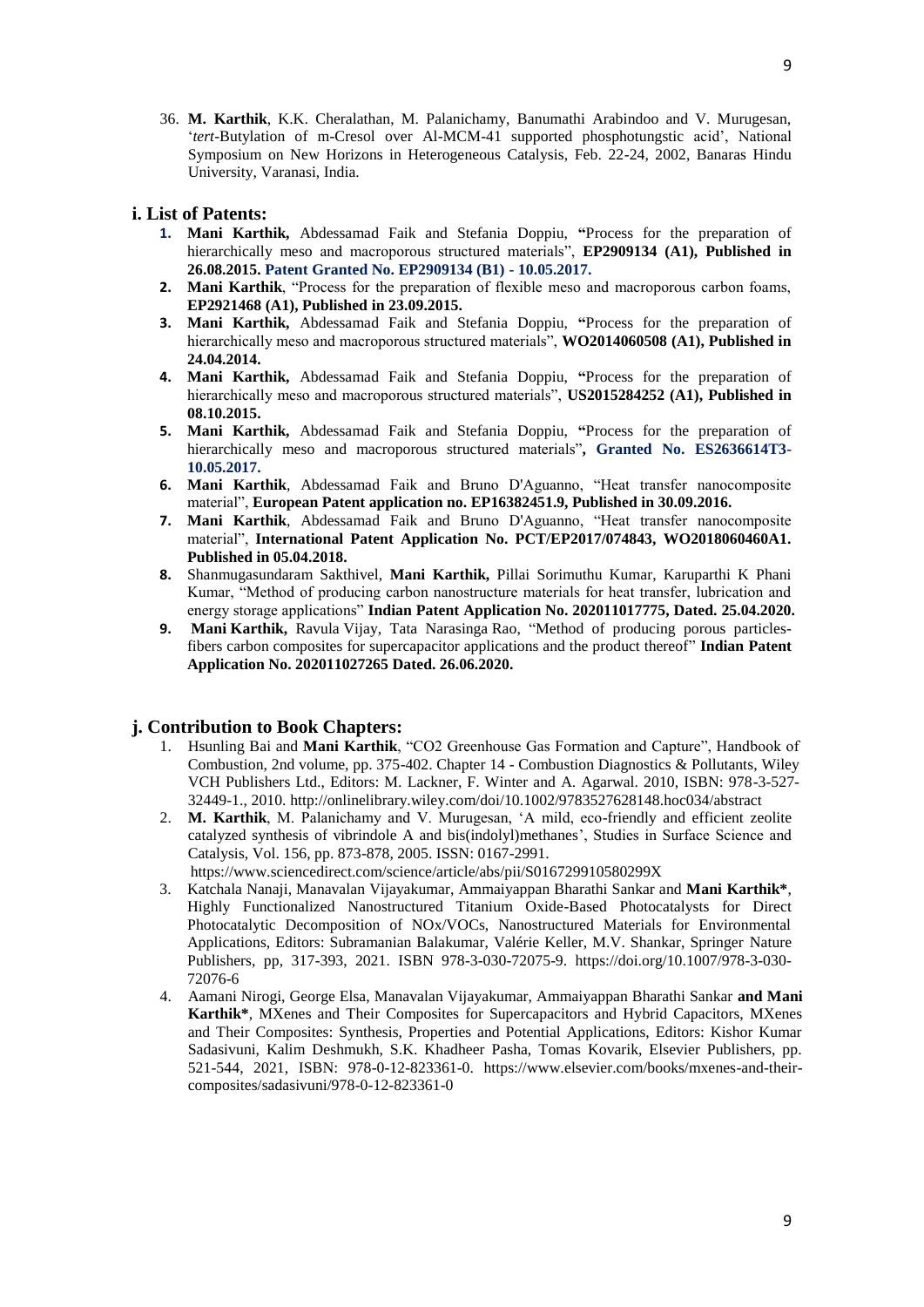### **k. Affiliation to Professional societies:**

- *International Editorial Board Member:*
	- *1. Journal of Catalyst & Catalysis*
	- *2. Journal of Environmental Nanotechnology*
	- *3. [Journal of Engineering and Technology](Journal%20of%20Engineering%20and%20Technology%20(UPI-JET))*
	- *4. American Journal of Nano Research and Applications* 
		- *5. Nanomaterial Chemistry and Technology*
		- *6. Journal of Modern Polymer Chemistry and Materials*
- *Peer Reviewer: More than 25 international journals*
- *Guest Editor: Materials Focus (Special Issue)-Journal of American Scientific Publishers (ASP).*

#### **l. Awards and Honours:**

- **Best scientist in Supercapacitor**, 2019, Awarded by RULA Award, Powered by World Research Council and United Medical Council.
- $\triangleright$  Biography selected and published in *Who's Who in the World*, 31<sup>st</sup> Edition, 2014.
- **Research Fellowship received** from various research institutions such as Univ. of Torino (**Italy)**, National Science Council (NSC), NCTU (**Taiwan)**, KAIST (**South Korea)**, UGC (**India**), DAE-BRNS (**India**).
- **Selected as one of the best Indian scientists** by Indian Embassy, Seoul, South Korea for scientific interaction with *Honourable Dr. A.P.J. Abdul Kalam, Fr. President of India* during president visit at Seoul (Feb.2006), South Korea.
- $\triangleright$  Project Assistant Fellowship (Industrial Fellowship) received from Nagarjuna Agrichem Limited, Hyderabad, India.

#### **m. Invited Talks/Guest Lectures**

- 1. Emerging Materials and Technology for Energy Harvesting, Energy Conversion and Energy Storage, SERB sponsored short term course on "Introduction to Computational Fluid Dynamics with applications in Energy Research", July 26-31, 2021, Organized by Indian Institute of Technology (IIT Indore), Indore, India.
- 2. Recent research progress in supercapacitor technology and its potential applications, Five day faculty development programme on energy storage, February 1-5, 2021, Organized by GITAM University, Hyderabad, India.
- 3. Electrical Energy Storage: Supercapacitor as Next Generation Energy Storage Device, International Virtual Conference on Smart Advanced Material Science & Engineering Applications - 2020 (IVCSAMSEA-2020), 03-05, December 2020, Organised by Koneru Lakshmaiah Education Foundation (K L University), Vijayawada, Andhra Pradesh, India.
- 4. Recent Research and Developments in Supercapacitor Devices, AICTE Funded Short Time Training Program on Nanomaterials for Clean Energy and Environmental Applications, 23-28, November, 2020, Organised by Dr. Mahalingam College of Engineering and Technology, Pollachi, Tamilnadu, India.
- 5. Electrical Energy Storage Materials and Devices for E-Mobility: Current Opportunities and Challenges, ATAL Academy Sponsored Five Days Online FDP on Energy Storage and E Mobility, 24-28, August 2020, Organised by Department of Mechanical Engineering, Syed Ammal Engineering College, Ramanathapuram, Tamil Nadu, India.
- 6. Technology Challenges and Progresses of Electrical Energy Storage (Webinar), A Five Day National Level E-FDP on Challenges in Chemistry and Its Applications Towards Energy Resources, 3-7 August, 2020, Organised by Department of Chemistry, Dr. M.G.R. Educational and Research Institute, Chennai, Tamilnadu, India.
- 7. Design and Development of Supercapacitor for Electrical Energy Storage Applications (Webinar), 31<sup>st</sup> July 2020, Organised by Department of Instrumentation and Control Engineering, College Of Engineering Pune, Pune, Maharashtra, India.
- 8. Advanced Carbon Materials for Energy Storage (Webinar), 25<sup>th</sup> July 2020, Organised by Chikkanna Government Arts College, Department of Chemistry, Tirupur, Tamil Nadu, India.
- 9. Advanced Porous Materials for Supercapacitor Applications, Online 5-days Faculty Development Program on Advanced Materials in Energy Storage Applications (Webinar), July 18-22, 2020, Organised by Department of Physics, Velammal Institute of Technology, Chennai, Tamilnadu, India.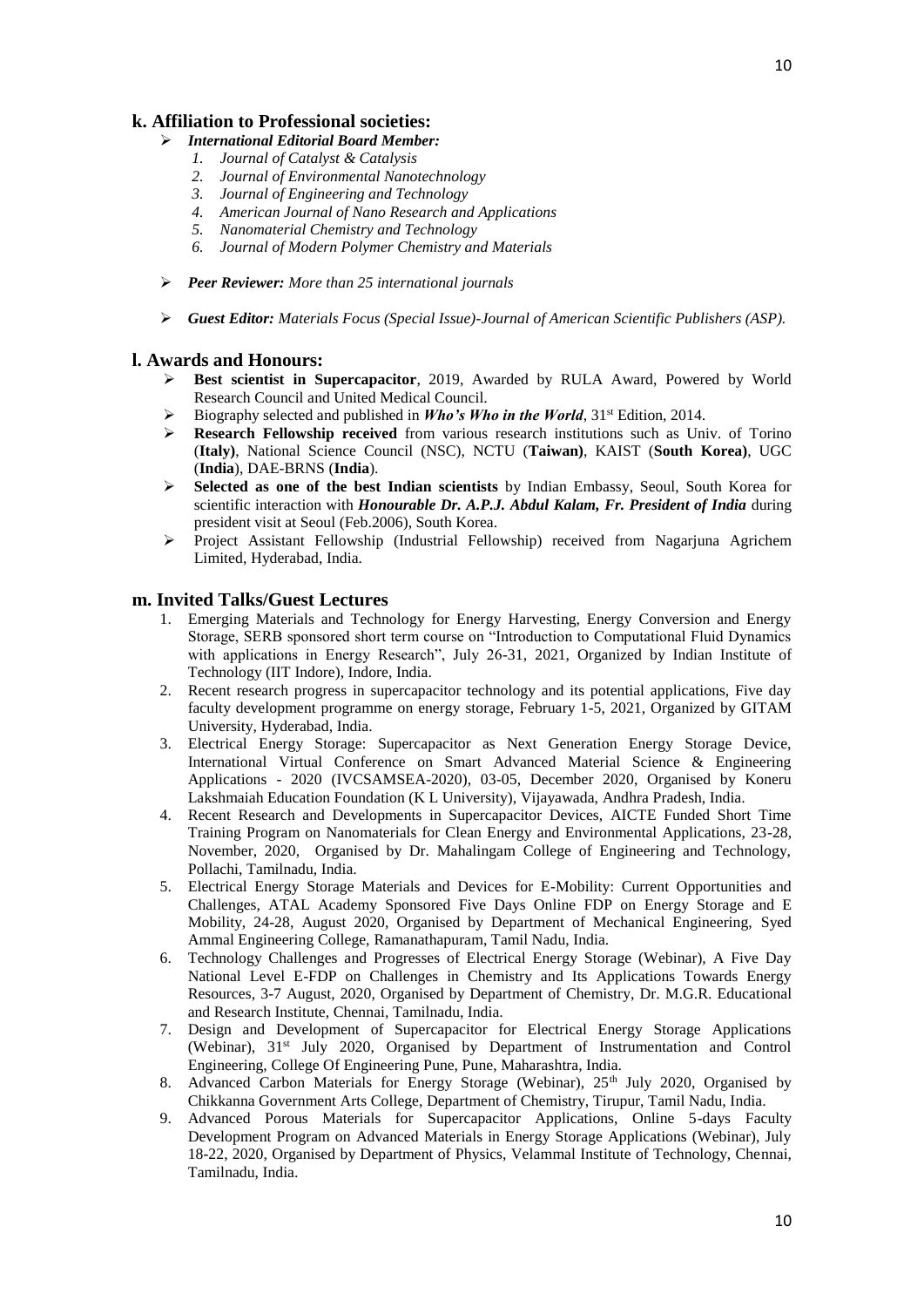- 10. Design and Fabrication of Supercapacitor as the Next Generation Energy Storage Device for Electric vehicles: Material Design to Prototype Demonstration (Webinar), 1<sup>st</sup> June, 2020, Organised by SRM University, Chennai, Tamilnadu, India.
- 11. Emerging Materials for Energy Conversion and Storage: Supercapacitor as Next Generation Energy Storage Device, 2nd International Conference on Advanced Materials Chemistry at the interfaces of Energy Environment and Medicine – AMCI 2020, January 30-31, 2020, Organised by Department of Chemistry, Manonmaniam Sundaranar University, Tirunelveli, Tamilnadu, India.
- 12. Design and Fabrication of Supercapacitor as Next Generation Energy Storage and Conversion Device, 29<sup>th</sup> November - 1<sup>st</sup> December, 2019. 2nd International Conference on Nanoscience and Nanotechnology (ICNAN '19), Organised by Centre for Nanotechnology Research, Vellore Institute of Technology, Vellore, Tamilnadu, India
- 13. Opportunities and current challenges of supercapacitor technologies for real-world applications, 8<sup>th</sup> March, 2019, International Conference on Supercapacitors, Energy Storage and Applications (ICSEA-2019), Organised by Centre for Materials for Electronics Technology (C-MET), Thrissur, Kerala, India.
- 14. Design of Nanoporous Materials: Introduction and Overview of Synthesis Methods,  $7<sup>th</sup>$  February, 2019, Organised by Centre For Nanotechnology Research, VIT University, Vellore, Tamilnadu, India.
- 15. Supercapacitor: Basics to Applications, 8th February, 2019, Organised by Centre For Nanotechnology Research, VIT University, Vellore, Tamilnadu, India.
- 16. Nano and Nanostructured Materials for Energy Conversion and Storage, 19th April, 2018, Faculty Development Program on "Emerging trends in Nanoscience and Nanotechnology", April 17-21, 2018, Organised by Adi Shankara Institute of Engineering & Technology, Kalady, Kerala, India.
- 17. Nanostructured Materials for Energy Storage and Conversion, 23rd March, 2018, Organised by PSG Collage of Arts and Science, Coimbatore, Tamilnadu, India
- 18. Electric Mobility in India: Research and Development Initiative, Keynote speaker at National Conference on Electric Mobility, Opportunities and Challenges, 22nd February, 2018, Organised by SRM Institute of Science and Technology, Chennai, Tamilnadu, India.
- 19. Design, development and potential applications of Nano and Nanostructured Materials: Special Focus on Energy Storage and Conversion, 19th February, 2018, Organised by Saveetha University, Chennai, Tamilnadu, India.
- 20. Design and Development of Materials for Energy Storage and Conversion, Organised by Institute of Nano Science and Technology (INST), 4th October, 2017, Mohali, Punjab, India.
- 21. Opportunities for Better Careers, Gurunanak Institutions Technical Campus, Organised by Civil Engineering Department, 20thDecember 2017, Hyderabad, India.
- 22. Enhancement of Specific Heat Capacity of Alkali Metal Salts by Addition of Nanomaterials for High Temperature Thermal Energy Storage Applications, 1st International Conference on Nanoscience and Nanotechnology (ICNAN-2016), October 19-21, 2016, Organised by Center For Nanotechnology Research, VIT University, Vellore, Tamilnadu, India.
- 23. Effects of Nanostructured Silicate Based Material on Enhancing the Specific Heat Capacity of Nitrate Salt For Solar Thermal Energy Storage Application, International Conference on Nanomaterials and Nanotechnology, NANO15,7-10 December, 2015, Organised by KSR Group of Institution, Tiruchengode, Tamilnadu, India.
- 24. Synthesis and application of nanoporous materials, 8th January 2014, Department of Materials Science & Nanotechnology, Organised by Yogi Vemana University, Kadapa, India.
- 25. Design of nanoporous materials: synthesis and applications, Workshop: Nanoporous materials: Synthesis, study and applications, 19th March, 2013, Organised by CIC Energigune, Energy Cooperative Research Center, Spain.
- 26. Synthesis, characterization and applications of nanoporous materials, Organised by The Institute for Environmental Nanotechnology, 1st January 2013, Tamil Nadu, India.